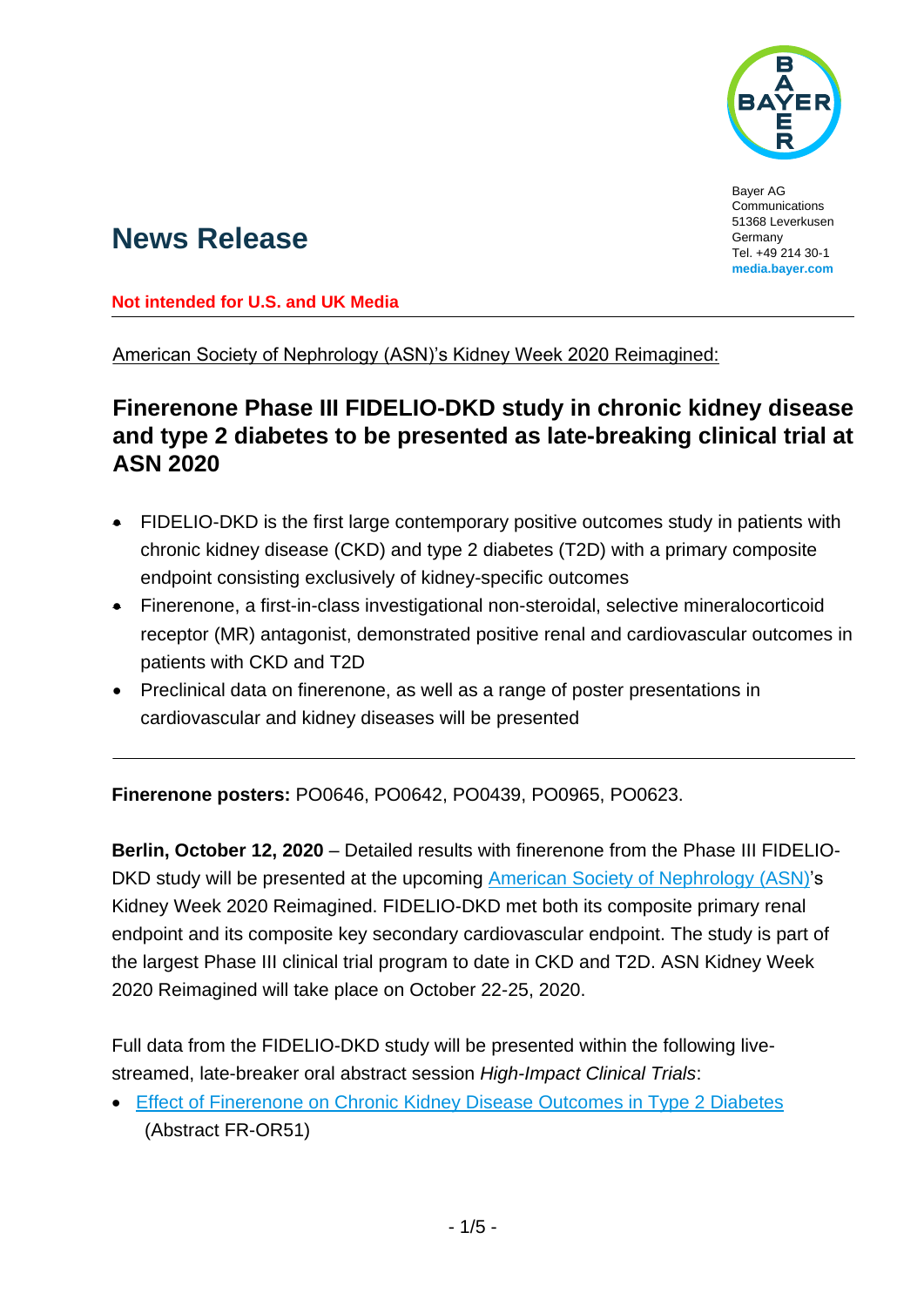October 23, 2020, 10:30 – 10:45 am (EDT)/ 4:30 – 4:45 pm (CET)

### **Additional finerenone study data include:**

- [The Novel Nonsteroidal and Selective Mineralocorticoid Receptor](https://www.asn-online.org/education/kidneyweek/2020/program-abstract.aspx?controlId=3436776) Antagonist [Finerenone Differentiates from SGLT2 Inhibitor Empagliflozin by Anti-Fibrotic Effects](https://www.asn-online.org/education/kidneyweek/2020/program-abstract.aspx?controlId=3436776)  in a [Progressive Mouse Kidney Fibrosis Model](https://www.asn-online.org/education/kidneyweek/2020/program-abstract.aspx?controlId=3436776)
	- o Session: CKD Mechanisms 2
	- o Poster: PO0646
- [Combined Efficacy of the Novel Nonsteroidal and Selective Mineralocorticoid Receptor](https://www.asn-online.org/education/kidneyweek/2020/program-abstract.aspx?controlId=3436910) [Antagonist Finerenone and the SGLT2 Inhibitor Empagliflozin in a](https://www.asn-online.org/education/kidneyweek/2020/program-abstract.aspx?controlId=3436910) Non-Diabetic [Cardiorenal Rat Model](https://www.asn-online.org/education/kidneyweek/2020/program-abstract.aspx?controlId=3436910)
	- o Session: CKD Mechanisms 2
	- o Poster: PO0642
- Chronic Kidney Disease [by Previous Diabetes or Hypertension: A](https://www.asn-online.org/education/kidneyweek/2020/program-abstract.aspx?controlId=3439359) Longitudinal [Outcomes Study in Primary Care](https://www.asn-online.org/education/kidneyweek/2020/program-abstract.aspx?controlId=3439359)
	- o Session: CKD Epidemiology, Biomarkers, Predictors
	- o Poster: PO0439

#### **Xarelto™ study data:**

- [Rivaroxaban Reduces Major Cardiovascular and Limb Events in Patients with CKD](https://www.asn-online.org/education/kidneyweek/2020/program-abstract.aspx?controlId=3440061)  [and Peripheral Artery Disease with Recent Lower Extremity Revascularization:](https://www.asn-online.org/education/kidneyweek/2020/program-abstract.aspx?controlId=3440061)  [Insights from VOYAGER PAD](https://www.asn-online.org/education/kidneyweek/2020/program-abstract.aspx?controlId=3440061)
	- o Session: CVD, BP, and Kidney Diseases: Exploring the Link
	- o Poster: PO2115

#### **Miscellaneous study data includes:**

- Results from a [Phase 3 Study Comparing the Efficacy and Safety of Molidustat vs](https://www.asn-online.org/education/kidneyweek/2020/program-session-details.aspx?sessId=377805) [Darbepoetin Alfa in Patients Receiving Hemodialysis and Treated with Erythropoiesis-](https://www.asn-online.org/education/kidneyweek/2020/program-session-details.aspx?sessId=377805)[Stimulating Agents \(ESAS\)](https://www.asn-online.org/education/kidneyweek/2020/program-session-details.aspx?sessId=377805)
	- o Session: Late-Breaking Clinical Trials Posters
	- o Poster: PO2623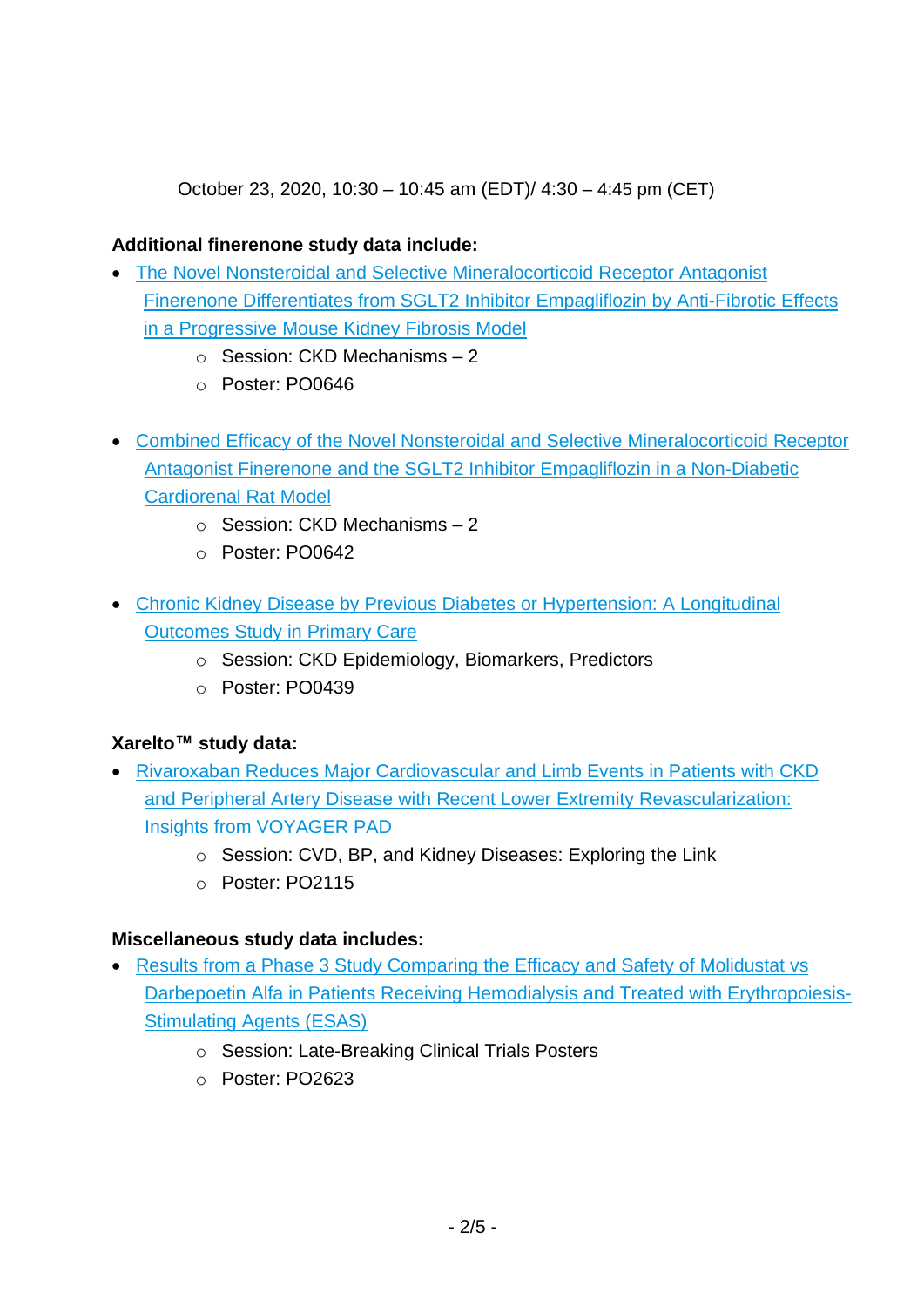#### **About Finerenone**

Finerenone (BAY 94-8862) is an investigational novel, non-steroidal, selective mineralocorticoid receptor antagonist (MRA) that has been shown to block many of the harmful effects of mineralocorticoid receptor (MR) overactivation. MR overactivation contributes to kidney and cardiovascular damage through inflammatory and fibrotic processes.

The Phase III program with finerenone in CKD and T2D enrolled 13,000 patients across a broad range of disease severity including those with early kidney damage and more advanced stages of kidney disease. It is the largest Phase III clinical trial program to date in CKD and T2D and comprises two studies, evaluating the effect of finerenone versus placebo on top of standard of care on both renal and cardiovascular outcomes.

FIDELIO-DKD (**FI**nerenone in reducing ki**D**n**E**y fai**L**ure and d**I**sease pr**O**gression in **D**iabetic **K**idney **D**isease) is a randomized, double-blind, placebo-controlled, parallelgroup, multicenter, event-driven Phase III study that investigated the efficacy and safety of finerenone in comparison to placebo in addition to standard of care on the reduction of kidney failure and kidney disease progression in approximately 5,700 patients with CKD and T2D from more than 1,000 sites across 48 countries worldwide.

FIGARO-DKD (**FI**nerenone in reducin**G** c**A**rdiovascular mo**R**tality and m**O**rbidity in **Diabetic Kidney Disease) is still ongoing and is investigating the efficacy and safety of** finerenone versus placebo in addition to standard of care on the reduction of cardiovascular morbidity and mortality in approximately 7,400 patients with CKD and T2D across 47 countries including sites in Europe, Japan, China and the U.S.

Bayer also recently announced the initiation of the FINEARTS-HF study, a multicenter, randomized, double-blind, placebo-controlled Phase III study which will investigate finerenone compared to placebo in more than 5,500 symptomatic heart failure patients (New York Heart Association class II-IV) with a left ventricular ejection fraction of ≥40%. The primary objective of the study is to demonstrate superiority of finerenone over placebo in reducing the rate of the composite endpoint of cardiovascular death and total (first and recurrent) heart failure (HF) events (defined as hospitalizations for HF or urgent HF visits).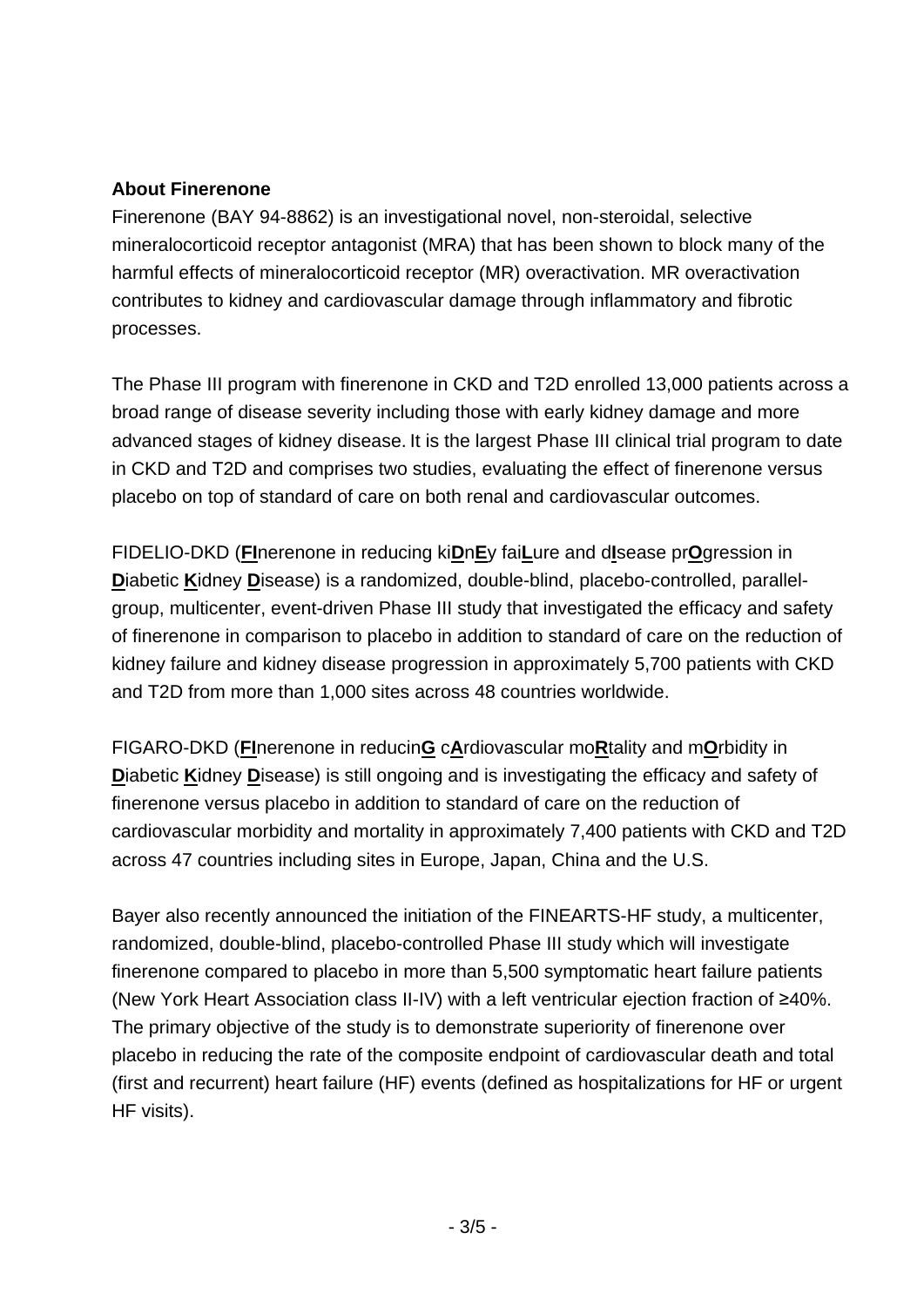### **About Chronic Kidney Disease in Type 2 Diabetes**

Chronic kidney disease (CKD) is a deadly condition that is underrecognized. CKD is one of the most frequent complications arising from diabetes and is also an independent risk factor of cardiovascular disease. Approximately 40% of all patients with type 2 diabetes develop chronic kidney disease. Despite guideline-directed therapies, patients with CKD and T2D remain at high risk of CKD progression and cardiovascular events. CKD affects an estimated 185 million people with T2D worldwide. Chronic kidney disease in type 2 diabetes is the main cause of end stage kidney disease and kidney failure and at advanced stages, patients may need dialysis or a kidney transplant to stay alive. MR overactivation is known to trigger detrimental processes (e.g. inflammation and fibrosis) in kidneys and heart in patients with CKD and type 2 diabetes (T2D).

### **About Bayer's Commitment in Cardiovascular and Kidney Diseases**

Bayer is an innovation leader in the area of cardiovascular diseases, with a long-standing commitment to delivering science for a better life by advancing a portfolio of innovative treatments. The heart and the kidneys are closely linked in health and disease, and Bayer is working in a wide range of therapeutic areas on new treatment approaches for cardiovascular and kidney diseases with high unmet medical needs. The cardiology franchise at Bayer already includes a number of products and several other compounds in various stages of preclinical and clinical development. Together, these products reflect the company's approach to research, which prioritizes targets and pathways with the potential to impact the way that cardiovascular diseases are treated.

#### **About Bayer**

Bayer is a global enterprise with core competencies in the life science fields of health care and nutrition. Its products and services are designed to benefit people by supporting efforts to overcome the major challenges presented by a growing and aging global population. At the same time, the Group aims to increase its earning power and create value through innovation and growth. Bayer is committed to the principles of sustainable development, and the Bayer brand stands for trust, reliability and quality throughout the world. In fiscal 2019, the Group employed around 104,000 people and had sales of 43.5 billion euros. Capital expenditures amounted to 2.9 billion euros, R&D expenses to 5.3 billion euros. For more information, go to [www.bayer.com](http://www.bayer.com/).